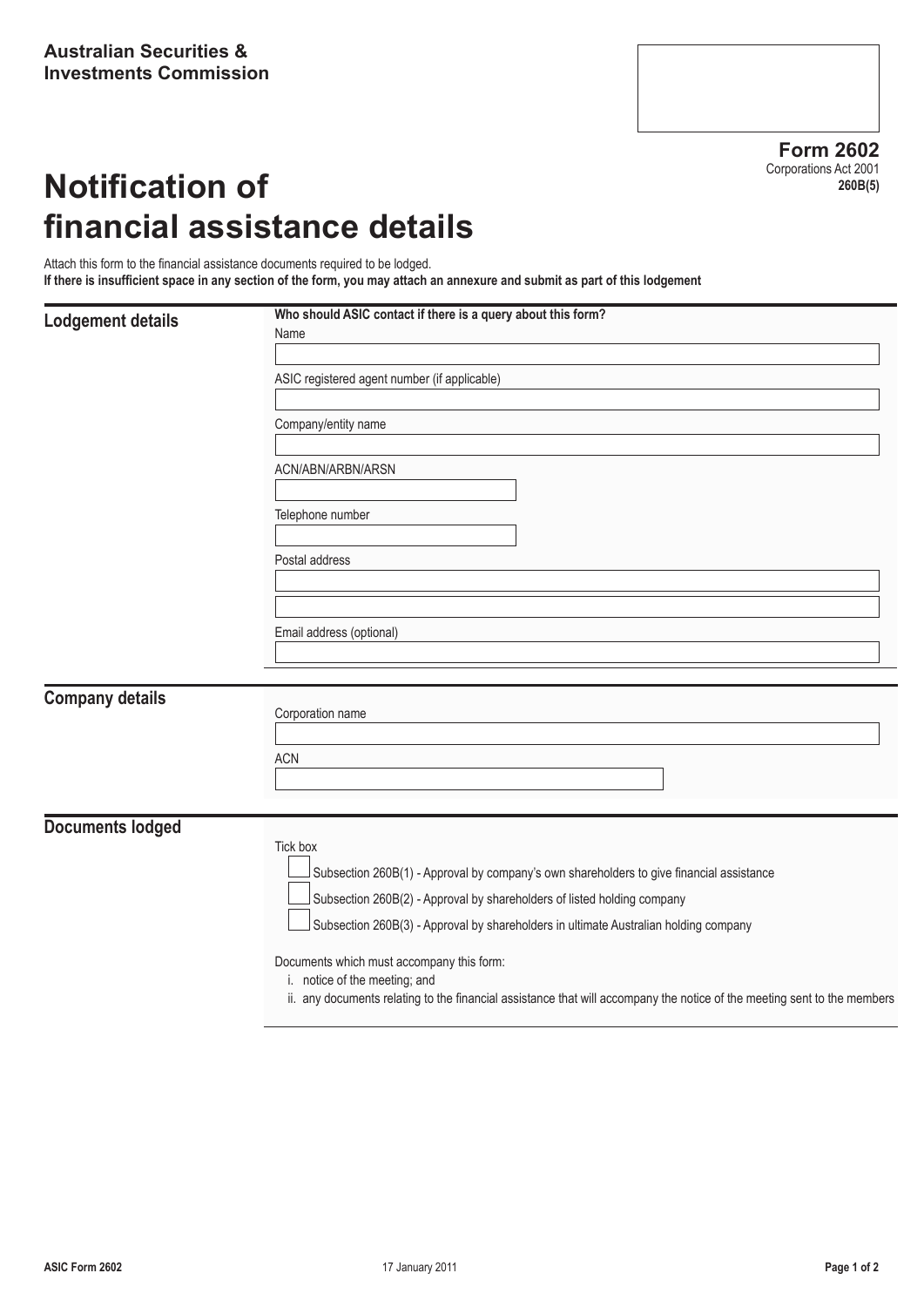## **Shareholders meeting**

Subsection 260B(5) requires that the above information is lodged with the Commission before the notice of the meeting is sent to members.

Members of companies registered in Australia and listed on the Exchange must be given at least 28 days notice of the meeting (s.249HA)

Members must be given at least 21 days notice of the meeting [ss.249H(1)].

The 21 days notice may be shorter, if members with at least 95% of the votes that may be cast at the meeting agree beforehand [ss.249H(2)]

| Date of proposed meeting |  |  |  |  |  |
|--------------------------|--|--|--|--|--|
|                          |  |  |  |  |  |
| ſΠ                       |  |  |  |  |  |

Tick box if ss.249H(2) applies

**Note:** If a resolution is to be passed by way of a circular to all members which complies with S.249A, an estimated last date for signing the circular can be inserted.

## **Signature**

I certify that information in this form is true and correct and the attached documents marked () are true copies Name of person signing

**Capacity** 

**Signature** 

Date signed

| Date signed |  |  |
|-------------|--|--|
|             |  |  |
|             |  |  |

**Lodgement** Send completed and signed forms to: Australian Securities and Investments Commission, PO Box 4000, Gippsland Mail Centre VIC 3841.

#### **For more information** Web www.asic.gov.au Need help? www.asic.gov.au/question Telephone 1300 300 630